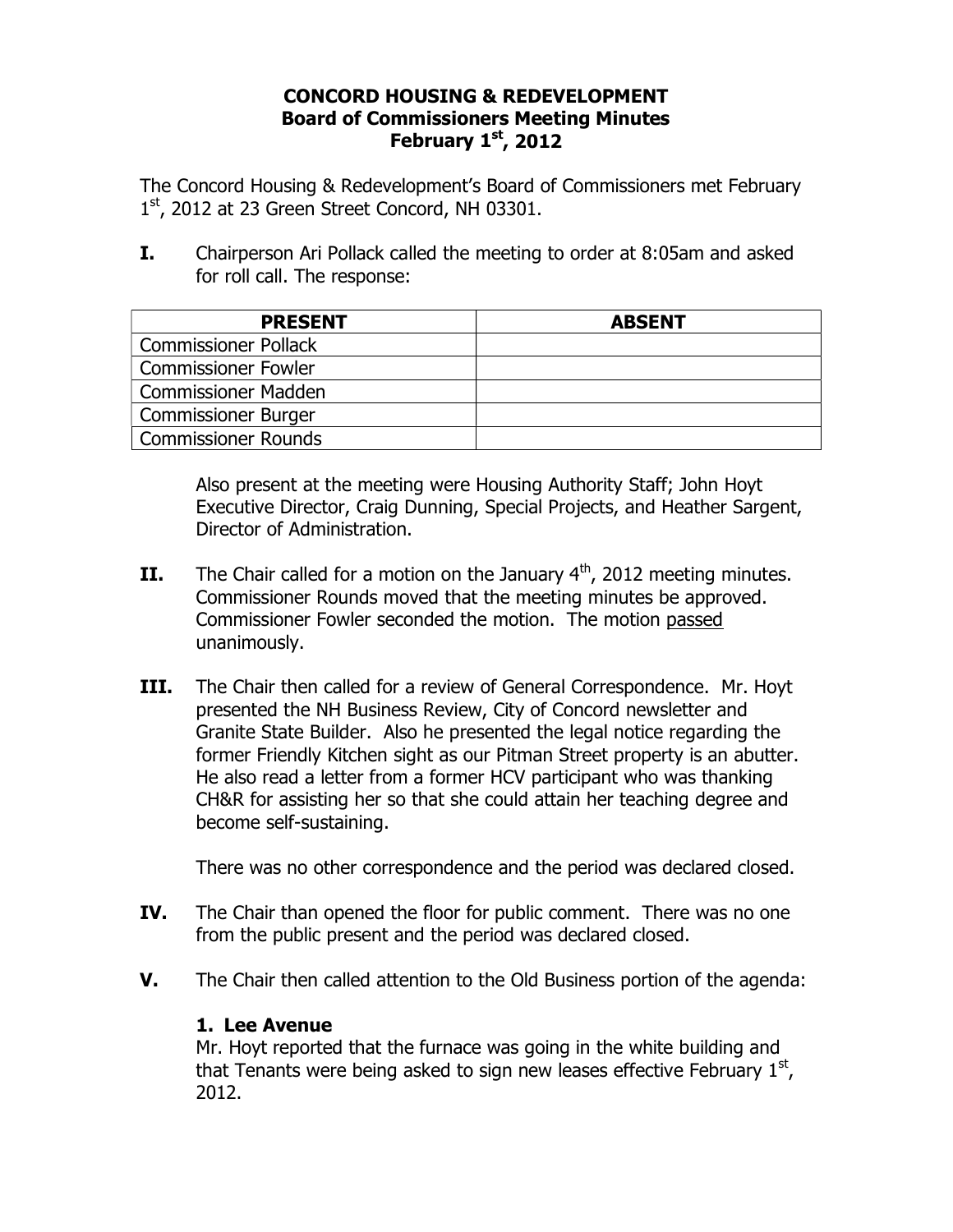## **2. Other**

Mr. Hoyt communicated that he had been speaking with NHHFA regarding funding to convert the old theater space at JFK into rental units. He said that it appears that Fellowship Housing will be getting money this round and possibly a project in Berlin getting it in the second round (if NHHFA were to be able to offer one.) He says this puts our application behind at least another year. Commissioner Pollack asked about needing to sprinkler the building. He was reminded that the entire building had sprinklers installed in 2008. Commissioner Fowler inquired about the heat in the Theater; Mr. Dunning reported that the air exchanger is off however the heat is set at 50 degrees. He reports that he goes in periodically to check on things.

There was no other Old Business to be discussed and the period was declared closed.

**V.** The Chair then called attention to the New Business portion of the agenda:

# **1. Section 8 Over Leasing**

Mr. Hoyt submitted the following report - We have 224 monthly vouchers, allowing for a 12 month period and we have 2,688 unit months leased (UML) per year (12 months \*224 vouchers). Any number above that 2,688 UML is an over lease and any over leased money spent to pay local landlords is a disallowed cost. Secondly; we get two streams of money for the Section 8 program; the **HAP** subsidy (NRA) - rent checks to landlords and the **Administrative Fee** (UNA) – a management fee to run the day to day operations of the program. **HAP** subsidy is dollar for dollar flow through funding; every dollar funded is restricted for UML. If you receive more funding than landlord check liability the excess is to be kept in a separate cash account that cannot be used for any other purpose (NRA net restricted asset). If subsequent funding from HUD is insufficient to cover current landlord obligation the housing authority can draw from the NRA to cover the obligation. If there are insufficient funds in the NRA you may use accumulated earnings in administrative fee UNA (unrestricted net assets). In a typical year the operations of the Section 8 accumulates \$20k - \$25k in excess UNA (profit). The excess in the UNA can only be used to further the mission of the Section 8 program. CH&R has always been aggressive in using all excess monies to help as many families that we can. Over time an over leasing cost liability could be and would be funded by the excess in UNA. With the federal budget woes in Washington, HUD has been directed to get any unspent cash including disallowed cash. On December 9, 2011 HUD changed the handling of NRA. Instead of the housing authority holding these funds the Treasury is now going to hold the funds. This is a retroactive rule going back to the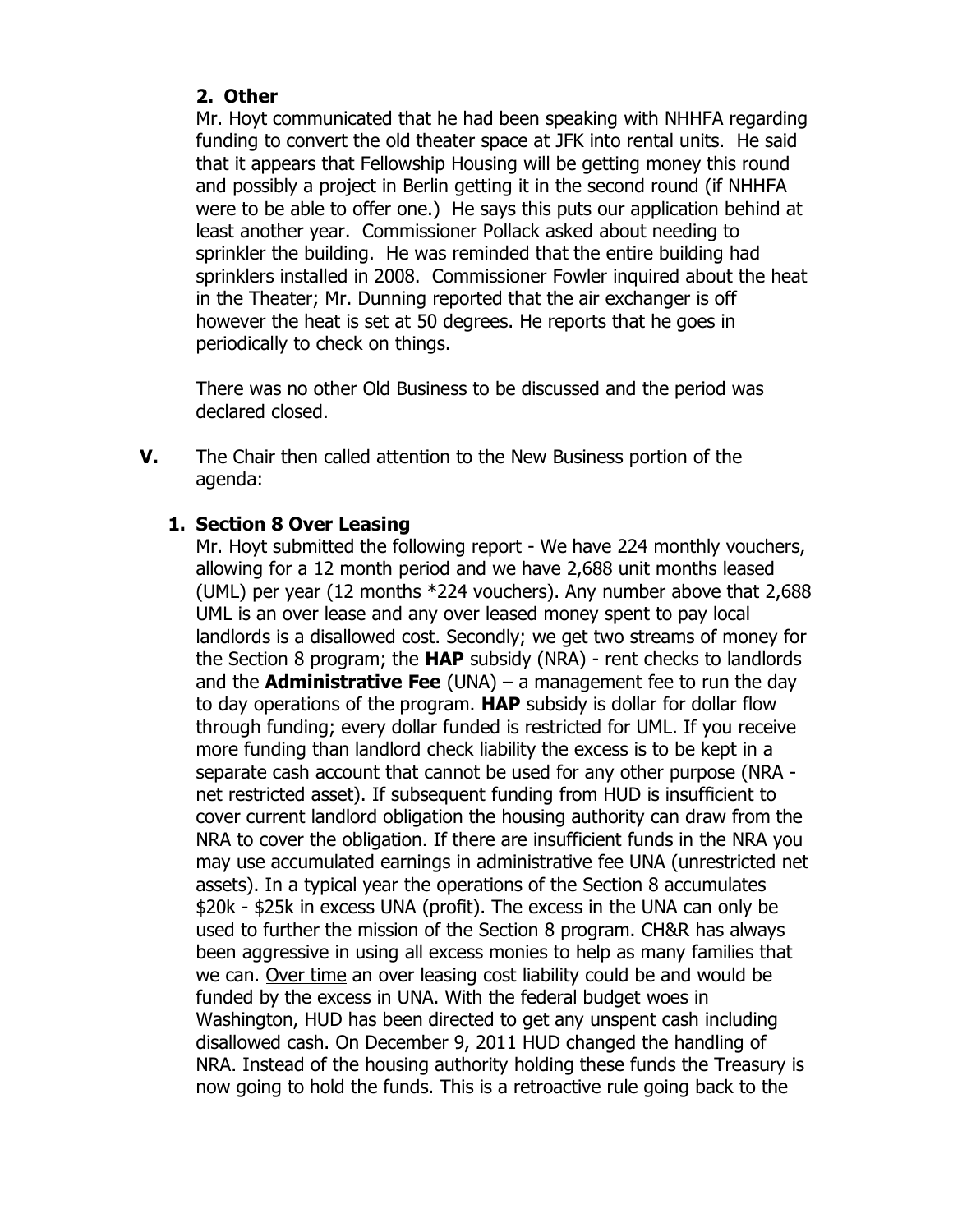beginning of Section 8. Mr. Hoyt used a HUD attachment showing their historical calculation of unit months overleased. What this document shows is over leasing during the period 2005 – 2009 in the amount of \$271,464. Meaning the housing authority has exceeded its allowed budget authority by this amount. In years 2010 and 2011 that balance, with the use of excess UNA through 09/30/2011 has brought the cash liability down to approximately \$175,000 dollars.

Mr. Hoyt anticipates that HUD will withhold this amount in subsequent funding cycles, as of today it is unknown when or how. Originally the belief was it would happen over several fiscal years, recently while discussing the issue with HUD in Kansas City they told him they expect this to happen all at once before the summer.

The \$175,000 cash required to cover this liability will have to be borrowed from the COCC. This will be result in one-time cash hit to the program (when HUD lets us know). We will set up an intercompany receivable and collect the \$175,000 as future years excess UNA funds become available. Under current operation performances that could be up to seven years. This will affect cash in this year only; subsequent annual fee revenue cash will be unaffected.

Commissioner Pollack asked how our auditors account for this discrepancy. Mr. Hoyt reported that a finding would be entered to REAC stating that an unauthorized loan went from restricted funds to unrestricted funds to which he would reply we're in the process of paying HUD back. Commissioner Rounds asked what penalty we could suffer. Mr. Hoyt responded that we could be audited by HUD and that the financial institutions look at these audits regarding requests for loans. Mr. Hoyt explained that we were aggressive in leasing and the funds can clearly be tied to paying HAP contracts to house more people and this is a national issue not specific to CH&R. Commissioner Pollack asked Mr. Hoyt to insure this point was clear in the auditor's findings.

#### **2. PHADA Conference Update**

Mr. Hoyt reported that much of the discussion revolved around how HUD will be scoring Public Housing for future funding purposes. New requirements in the five year plan are being proposed including the need for an energy audit every three years. A general study of how much money it takes to operate a PHA based on financial reports is being done. In light of these changes, the following resolution is being introduced.

**3. RESOLUTION 1282:** Resolution to change the Capitalization Policy by increasing the minimum from \$500 to \$5,000 and emphasizing that the